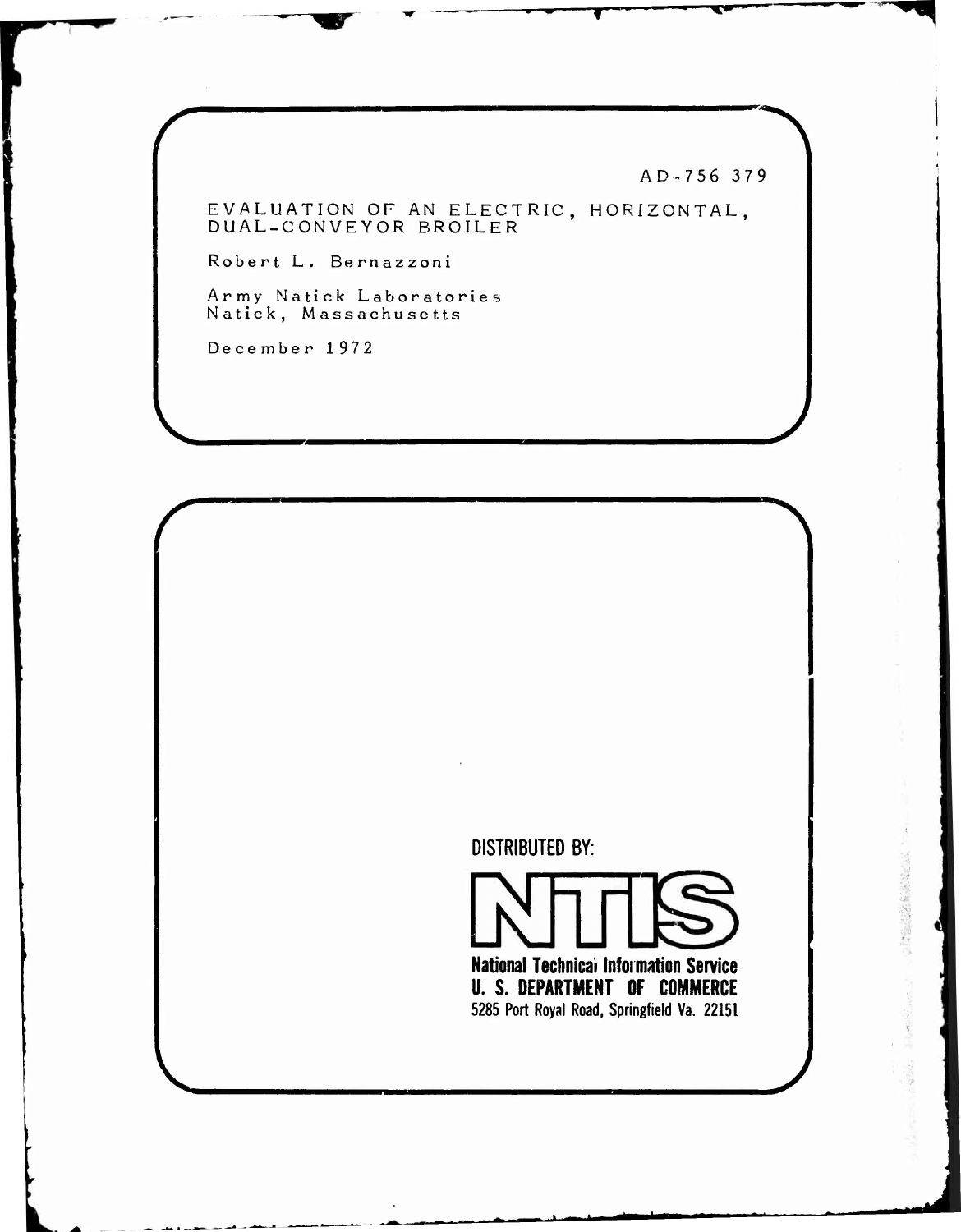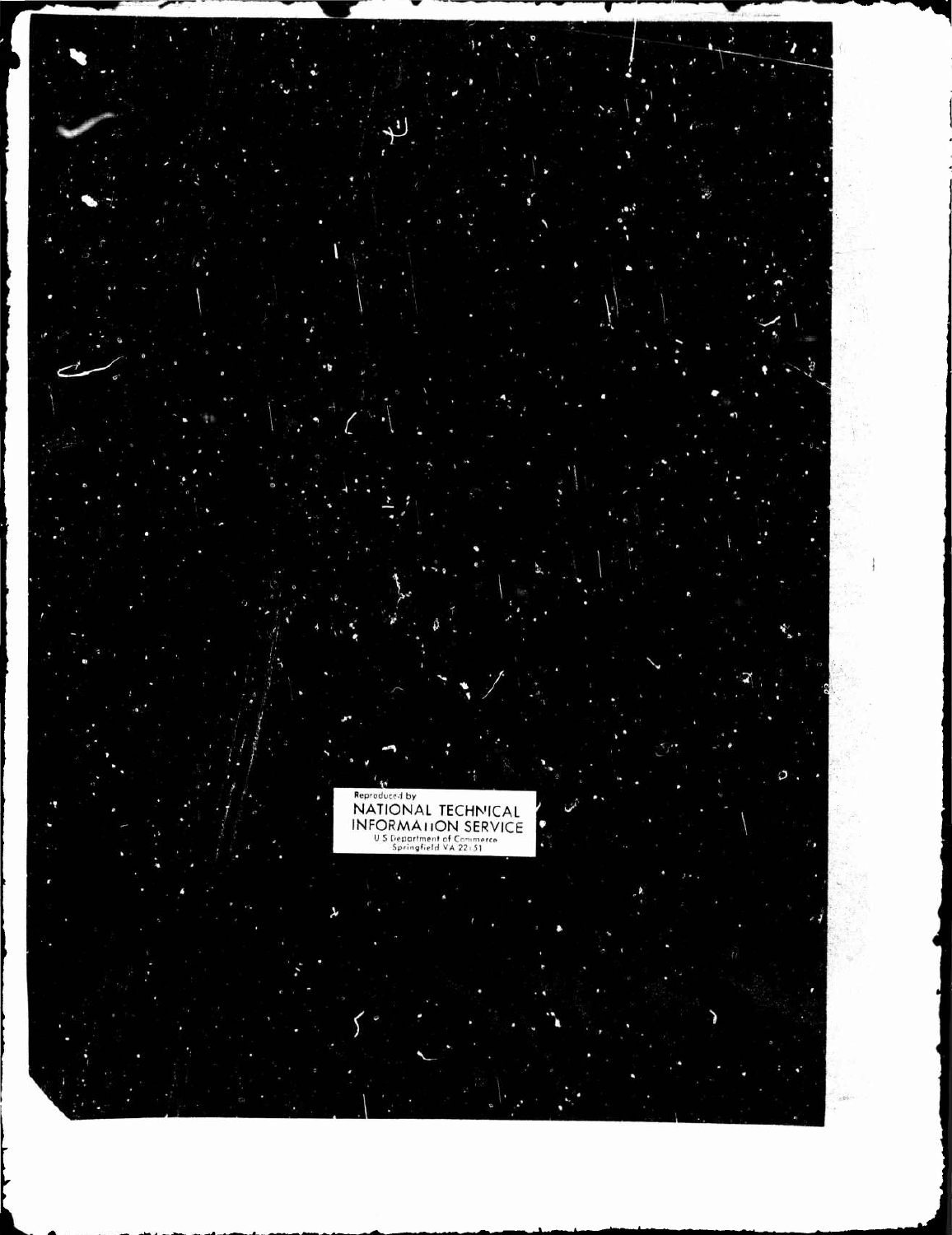|                                                                                                                                                                                                                                                                                                                                                                                                 | <b>DOCUMENT CONTROL DATA - R &amp; D</b><br>(Security cleasification of title, body of ebstract end indexing annotation must be entered when the overall report is cleasified) |                                                                |
|-------------------------------------------------------------------------------------------------------------------------------------------------------------------------------------------------------------------------------------------------------------------------------------------------------------------------------------------------------------------------------------------------|--------------------------------------------------------------------------------------------------------------------------------------------------------------------------------|----------------------------------------------------------------|
| 1. ORIGINATING ACTIVITY (Corporate author)                                                                                                                                                                                                                                                                                                                                                      |                                                                                                                                                                                | 20. REPORT SECURITY CLASSIFICATION                             |
| US Army Natick Laboratories                                                                                                                                                                                                                                                                                                                                                                     | 2b. GROUP                                                                                                                                                                      | UNCLASSIFIED                                                   |
| Natick, Massachusetts 01760                                                                                                                                                                                                                                                                                                                                                                     |                                                                                                                                                                                |                                                                |
| <b>3. HEPORT TITLE</b><br>Evaluation of an Electric, Horizontal, Dual-Conveyor Broiler                                                                                                                                                                                                                                                                                                          |                                                                                                                                                                                |                                                                |
| 4. DESCRIPTIVE NOTES (Type of report and factualve dates)                                                                                                                                                                                                                                                                                                                                       |                                                                                                                                                                                |                                                                |
| Technical Report<br>5. AUTHOR(S) (Firet name, middle initial, last name)                                                                                                                                                                                                                                                                                                                        |                                                                                                                                                                                |                                                                |
| Robert L. Bernazzani                                                                                                                                                                                                                                                                                                                                                                            |                                                                                                                                                                                |                                                                |
| <b>6. REPORT DATE</b><br>December 1972                                                                                                                                                                                                                                                                                                                                                          | <b>78. TOTAL NO. OF PAGES</b><br>10                                                                                                                                            | 76. NO. OF REFS                                                |
| <b>68. CONTRACT OR GHANT NO.</b>                                                                                                                                                                                                                                                                                                                                                                | <b>94. ORIGINATOR'S REPORT NUMBER(3)</b>                                                                                                                                       |                                                                |
| <b>b. PROJECT NO.</b><br>1J664713D548                                                                                                                                                                                                                                                                                                                                                           | $73 - 27 - GP$                                                                                                                                                                 |                                                                |
|                                                                                                                                                                                                                                                                                                                                                                                                 | this report)                                                                                                                                                                   | 9b. OTHER REPORT NOIS) (Any other numbers that may be assigned |
|                                                                                                                                                                                                                                                                                                                                                                                                 |                                                                                                                                                                                |                                                                |
|                                                                                                                                                                                                                                                                                                                                                                                                 |                                                                                                                                                                                |                                                                |
| <b>18. ABLIRACT</b><br>A commercial electric, horizontal conveyor-type broiler was evaluated to<br>determine its acceptability for use in military food service operations.<br>Evaluation consisted of broiling hamburgers, cheeseburgers, frankfurters, and<br>buns, stressing food production, and an examination of the sanitary and safety                                                  | US Army Natick Laboratories                                                                                                                                                    | Natick, Massachusetts 01760                                    |
| aspects of the equipment. The broiler is not considered acceptable for garrison<br>food service feeding, where hamburger patties are served without buns, because<br>of the generally unacceptable appearance of the patties. The broiler is more<br>practical in specialty houses and snack bars, wherever the quantity of short<br>order meals requires a large amount of hamburgers on buns. |                                                                                                                                                                                |                                                                |
| The equipment is safe to use. The major drawback in the use of this equipment<br>is the difficulty in cleaning.                                                                                                                                                                                                                                                                                 |                                                                                                                                                                                |                                                                |
| REPLACES DO FORM 1473, 1 JAN 64, WHICH II<br>OBSOLETE FOR ARMY USE.                                                                                                                                                                                                                                                                                                                             |                                                                                                                                                                                |                                                                |
| <b>DD</b> 1473                                                                                                                                                                                                                                                                                                                                                                                  |                                                                                                                                                                                | UNCLASSIFIED<br>Security Classification                        |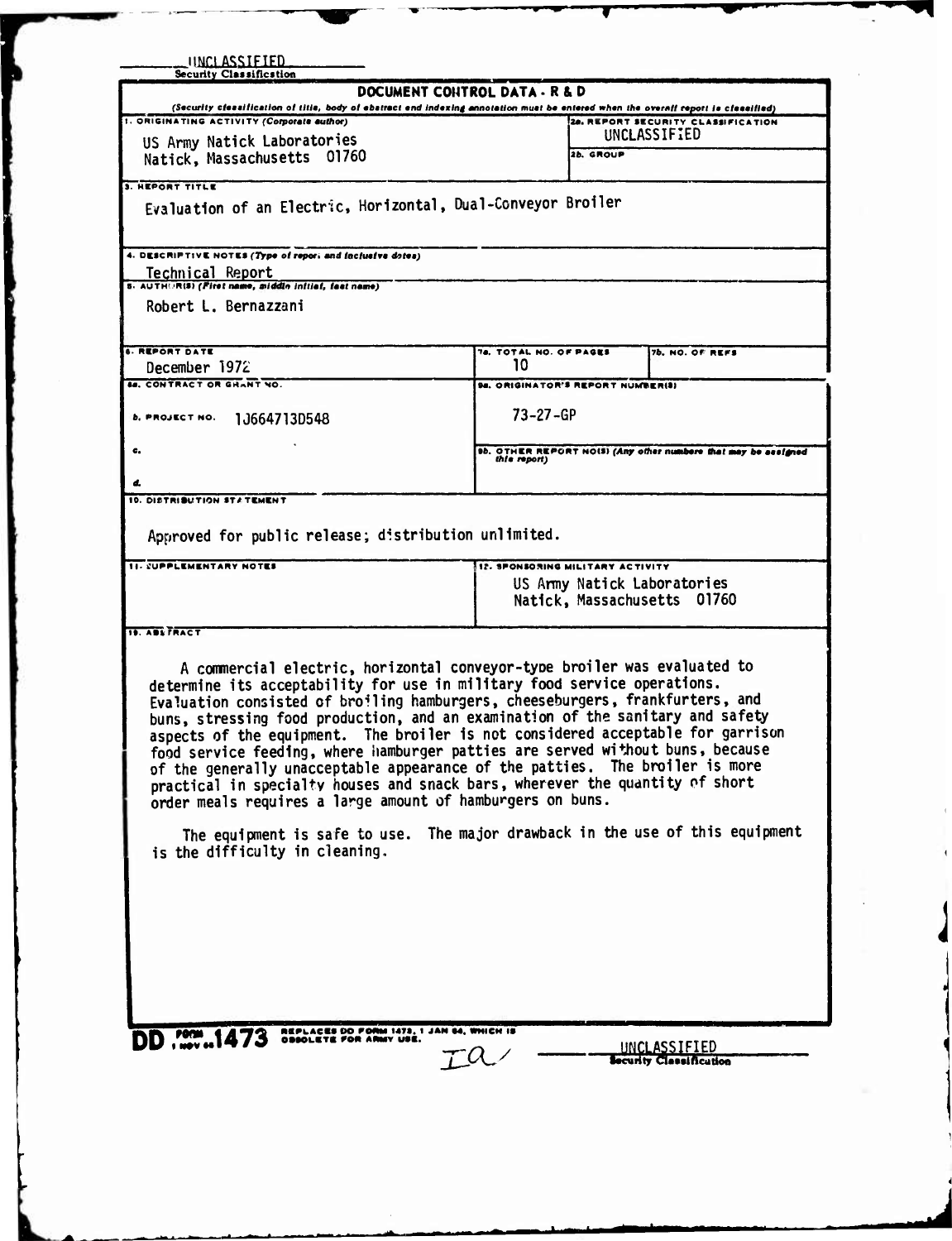| <b>Security Ciassification</b><br>$\overline{14}$ . | <b>LINK A</b>  |     | LINK B                                  |     | LINK C |           |
|-----------------------------------------------------|----------------|-----|-----------------------------------------|-----|--------|-----------|
| <b>KEY WORDS</b>                                    | ROLE           | WT. | ROLE                                    | WT. | ROLE   | <b>WT</b> |
|                                                     |                |     |                                         |     |        |           |
| Evaluation                                          | 8              |     | 8                                       |     |        |           |
| Safety                                              | 8 <sub>1</sub> |     |                                         |     |        |           |
| Cleaning                                            | 8              |     |                                         |     |        |           |
| <b>Broiler</b>                                      | 9              |     |                                         |     |        |           |
| Electrical Cooking Devices                          | 9              |     |                                         |     |        |           |
| Kitchen Equipment & Supplies                        | 9              |     |                                         |     |        |           |
| Military Feeding                                    | 4              |     | 4                                       |     |        |           |
| Military Rations                                    | 4              |     | 4                                       |     |        |           |
| Acceptability                                       |                |     | 8                                       |     |        |           |
| Food                                                |                |     | 9                                       |     |        |           |
| Broiling                                            |                |     | 10                                      |     |        |           |
| Food Preparation                                    |                |     | 10                                      |     |        |           |
| Production (Food)                                   |                |     | 4                                       |     |        |           |
| Garrison Feeding                                    |                |     | 4                                       |     |        |           |
|                                                     |                |     |                                         |     |        |           |
|                                                     |                |     |                                         |     |        |           |
|                                                     |                |     |                                         |     |        |           |
| $\sim$                                              |                |     |                                         |     |        |           |
|                                                     |                |     |                                         |     |        |           |
|                                                     |                |     |                                         |     |        |           |
|                                                     |                |     |                                         |     |        |           |
|                                                     |                |     |                                         |     |        |           |
|                                                     |                |     |                                         |     |        |           |
|                                                     |                |     |                                         |     |        |           |
|                                                     |                |     |                                         |     |        |           |
| $\n  16\n$                                          |                |     |                                         |     |        |           |
|                                                     |                |     |                                         |     |        |           |
|                                                     |                |     | UNCLASSIFIED<br>Security Classification |     |        |           |
| $\sim$ 100 $\pm$<br><b>Allen</b>                    | ٠              |     | $\cdot$                                 |     |        |           |
|                                                     |                |     |                                         |     |        |           |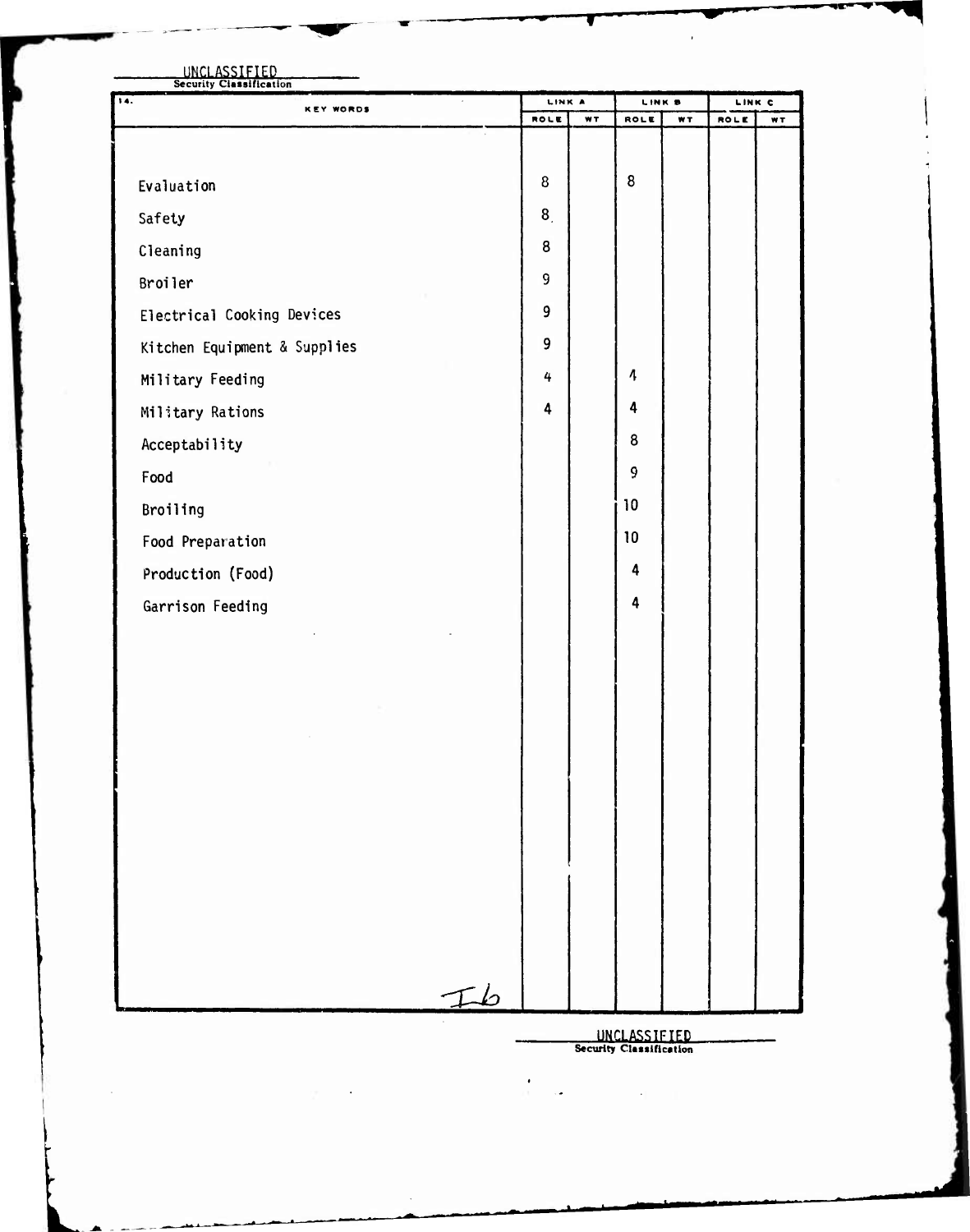Approved for public release;<br>distribution unlimited.

**AD** 

TECHNICAL REPORT

 $73 - 27 - GP$ 

EVALUATION OF

AN ELECTRIC, HORIZONTAL, DUAL-CONVEYOR BROILER

by

ROBERT L. BERNAZZANI

Food Systems Equipment Division

ا<br>منتقل ال  $\sqrt{2}$ ا التشكي<br>التشكي

December 1972

Project Reference:<br>1J664713D548

General Equipment & Packaging Laboratory

 $\overline{\phantom{a}}$  $\Lambda$ 

U. S. ARMY NATICK LABORATORIES

Natick, Massachusetts 01760

IC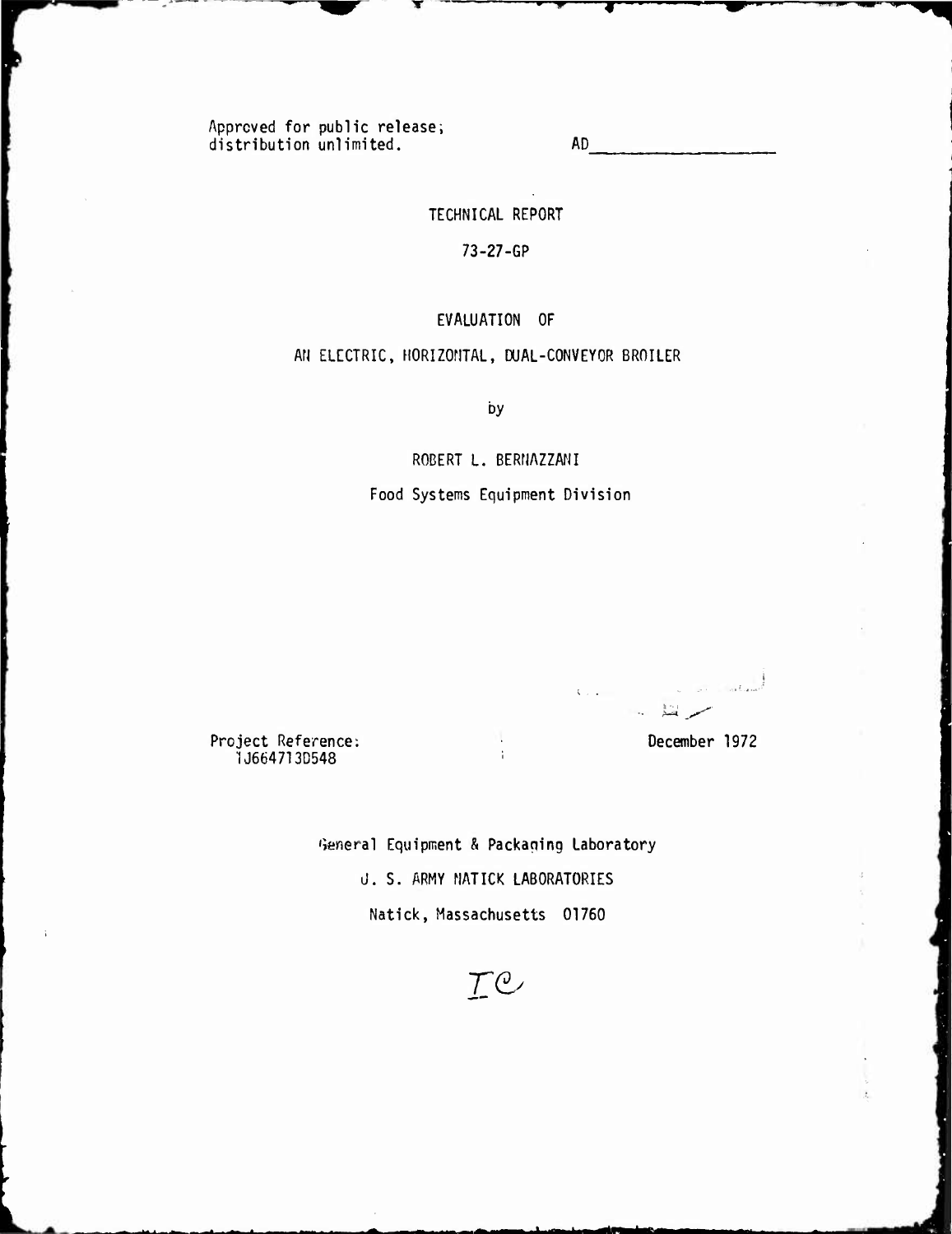#### **FOREWORD**

**The Navy Subsistence Office at the DOD Food Service Facility and Equipment PI inning Board Meeting of 3, 4, and 5 February 1970 requested the U. S. Army Natick Laboratories to test and evaluate an electric, horizontal conveyor broiler for use in military food service operations.**

**Acknowledgment is made to the Food Service Equipment and Evaluation Team, Food Systems Equipment Division, General Equipment & Packaging Laboratory for the performance testing of the broiler.**

**<sup>i</sup> <sup>i</sup> <sup>i</sup> irt <sup>r</sup> —\***

**i**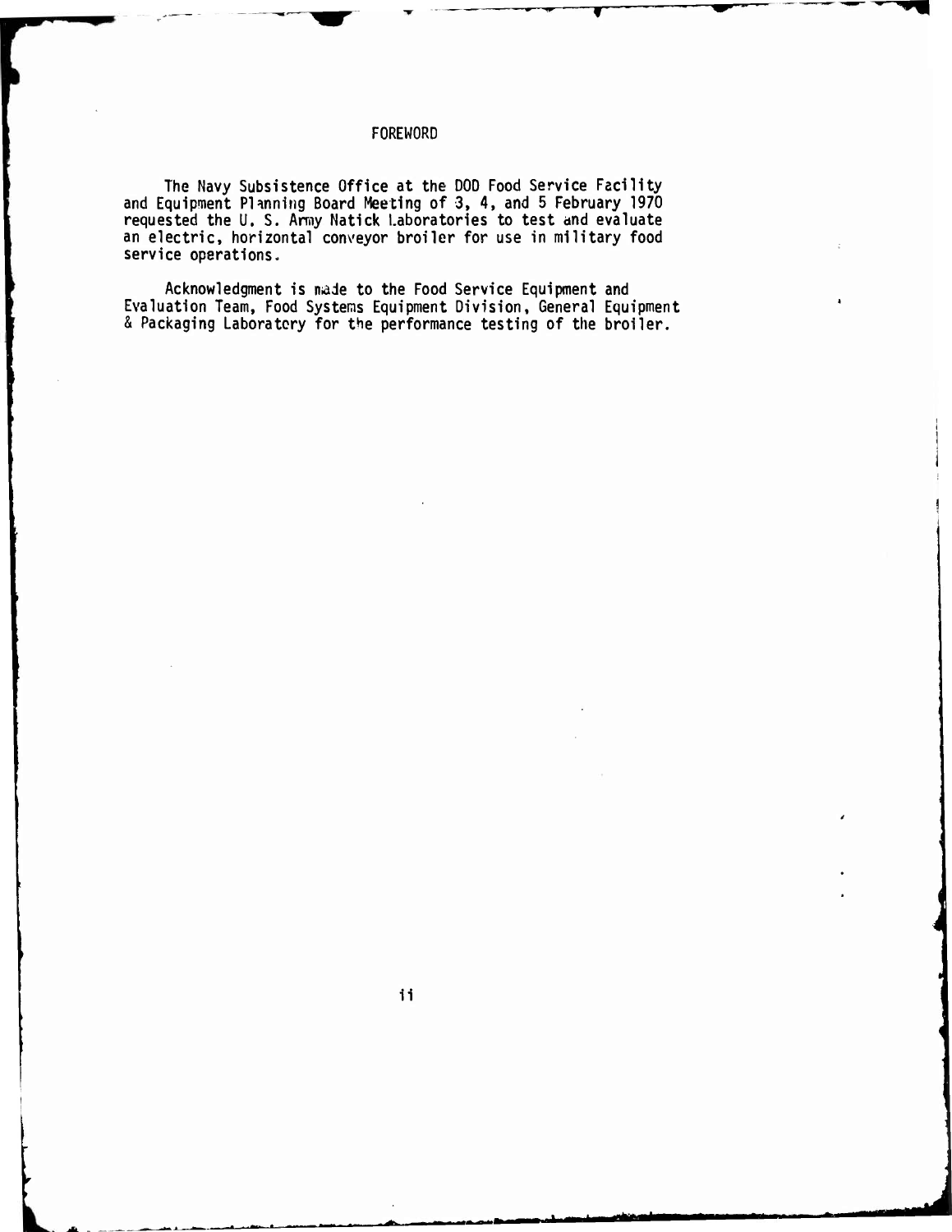### **TABLE OF CONTENTS**

| 2. | Description of Equipment 1                                           |
|----|----------------------------------------------------------------------|
| 3. | Food Preparation Procedures and Results 1                            |
| 4. | Observations Relating to Design, Sanitation,<br>and Safety Aspects 9 |
| 5. |                                                                      |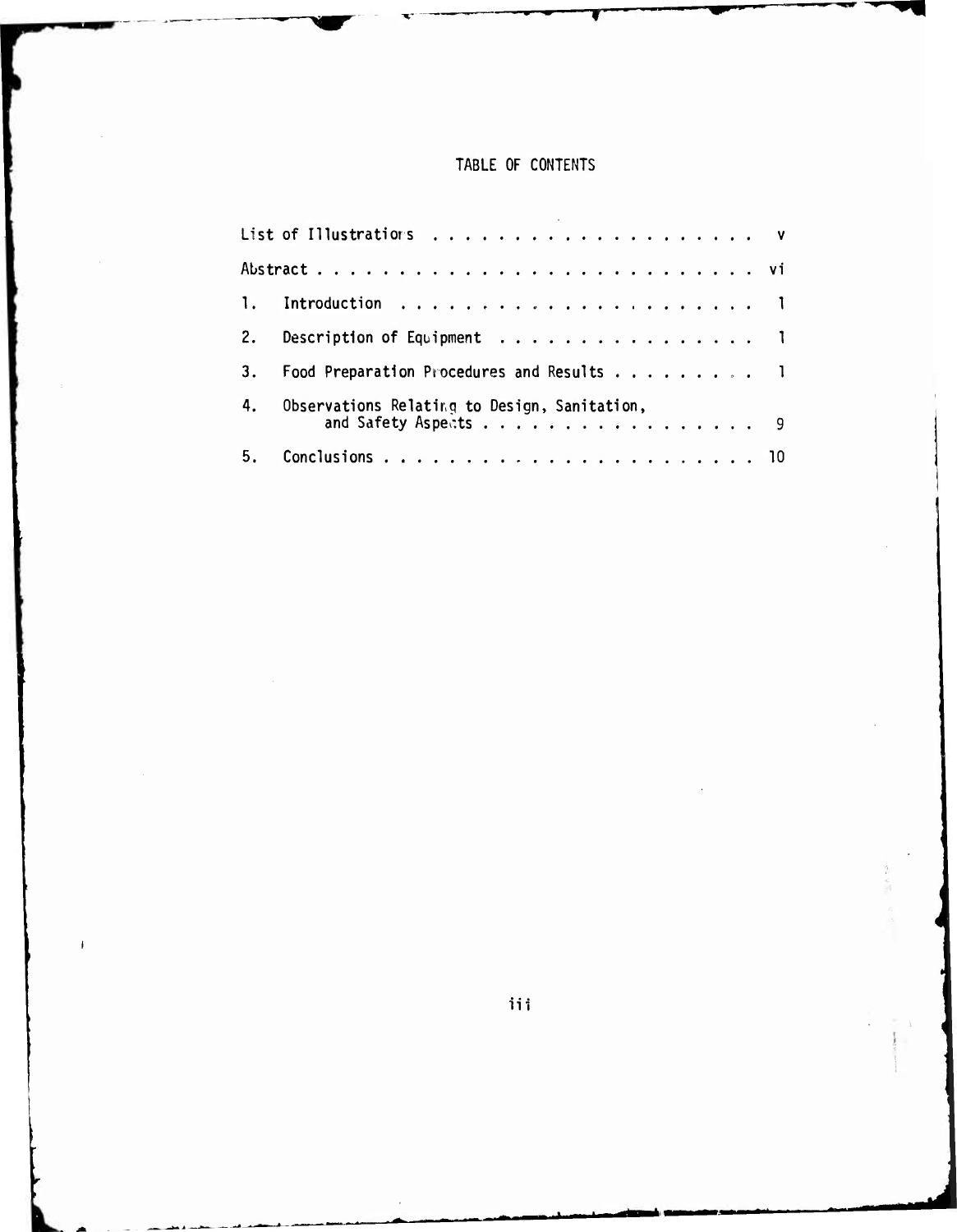## LIST OF ILLUSTRA<mark>TIC</mark>NS

| Figure 1.               | General View of Broiler 2                                                    |
|-------------------------|------------------------------------------------------------------------------|
| Table I.                | Conveyor Times - 30.48-Centimeter (12-inch) Wide<br>Belt                     |
| Table II.               | Conveyor Times - 15.24-Centimeter ( 6-inch) Wide<br>Belt 4                   |
| Table IIIa.             | Actual Cooking Times, Hamburgers<br>(Top and One Bottom Element) 6           |
| Table IIIb.             | Actual Cooking Times, Hamburgers<br>(Top and Two Bottom Elements) $\ldots$ 6 |
| Tabie IV.               | Actual Cooking Times, Frankfurters 7                                         |
| $\mathsf{V}$ .<br>Table | Actual Cooking Times, Buns 8                                                 |

V

**I <**

# **Preceding page blank**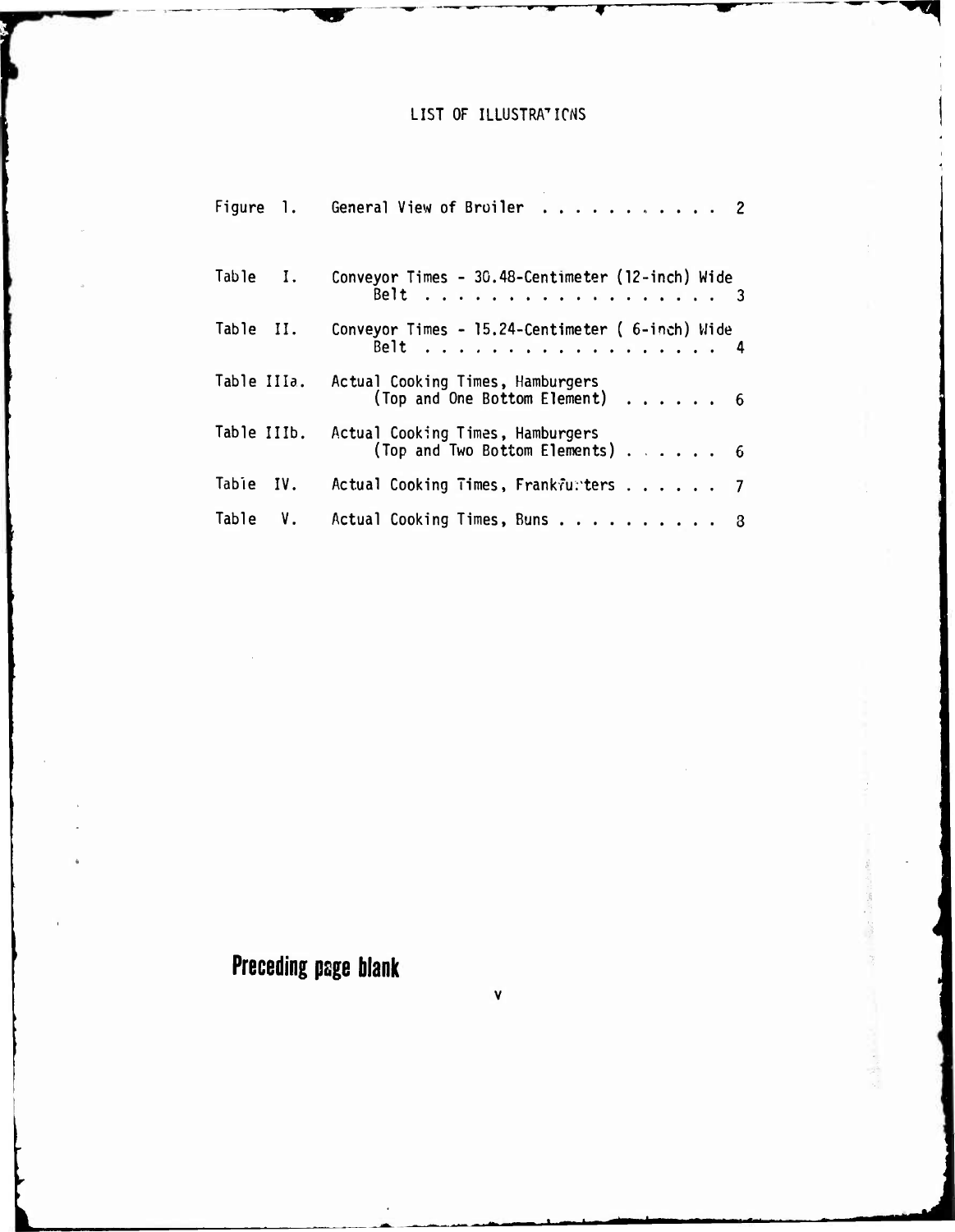**ABSTRACT** 

A commercial electric, horizontal conveyor-type broiler whs evaluated to determine its acceptability for use in military food service operations. Evaluation consi. A of broiling hamburgers, cheeseburgers, frankfurters, and buns, stressing food production, and an examination of the sanitary and safety aspects of the equipment. The broiler is not considered acceptable<br>for garrison food service feeding, where hamburger patties are served without buns, because of the generally unacceptable<br>appearance of the patties. The brotier is more practical in<br>specialty houses and snack bars, wherever the quantity of short order meals requires a large amount of hamburgers on buns.

The equipment is safe to use. The major drawback in the use of this equipment is the difficulty in cleaning.

vi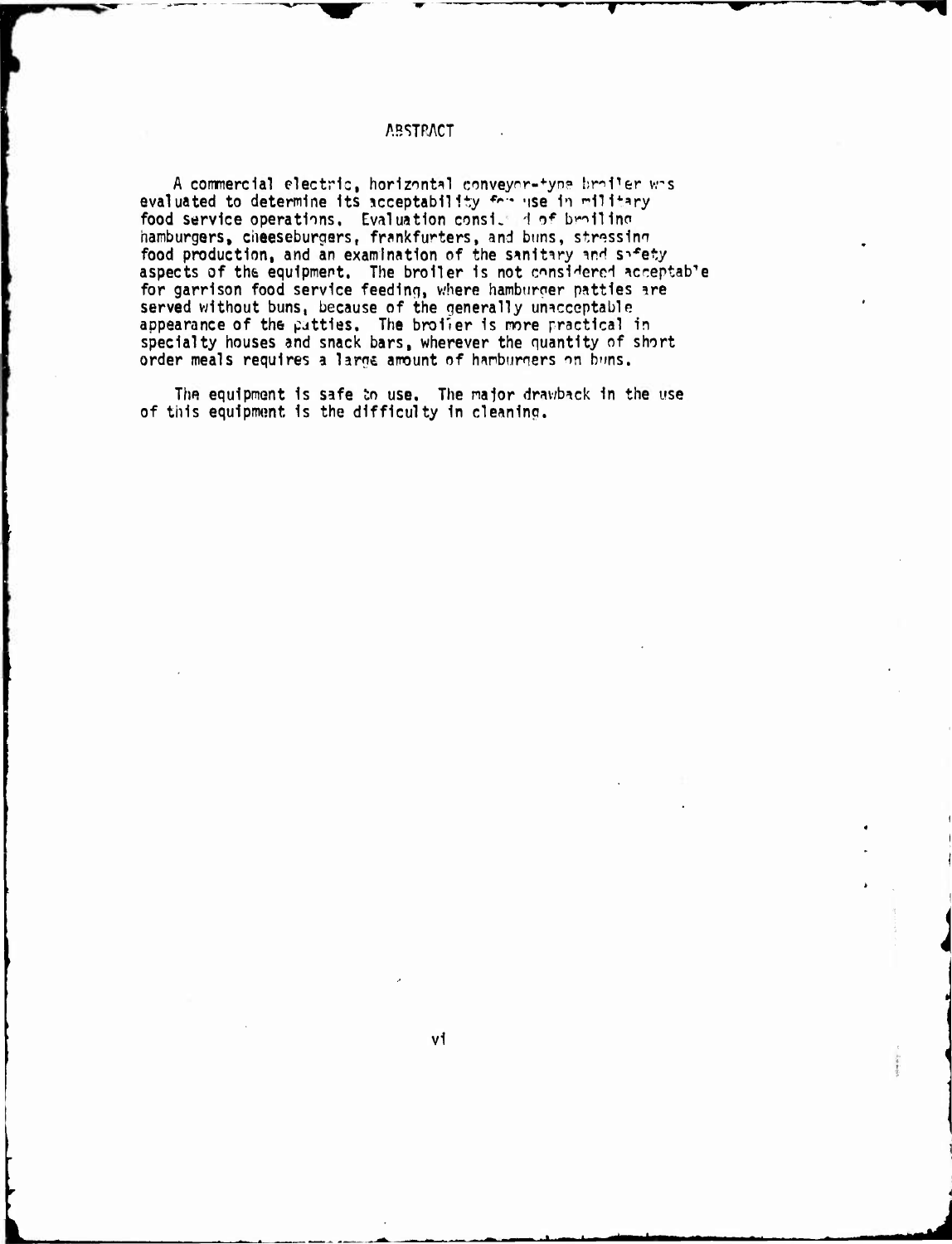#### EVALUATION OF AN ELECTRIC, HORIZONTAL, DUAL-CONVEYOR BROILER

#### 1. Introduction

An electric, horizontal, dual-conveyor broiler was evaluated to determine its suitability for garrison food service operations and whether an automatically timed conveyor method of broiling provides food superior to food normally cooked on non-automatic broilers and griddles. Four major equipment aspects were evaluated: (1) design (2) food production capability (3) safety and (4) sanitation.

#### *?..* Description of Equipment

The broiler used in this evaluation, shown in Figure 1, is a countertop model\*. It measures approximately 137.16 centimeters (54 inches) long by 71.02 centimeters (28 inches) wide by 55.88 centimeters (22 Inches) high and Is mounted on four legs. Electrical components are designed for 208 volts, 60-Hertz, 1-phase, a.c. and the broiler is rated for 9.6 Kilowatts.

The broiler has one 30.48-cent1meter (12-inch) wide conveyor and one 15.24-centimeter (6-inch) wide conveyor. Heat for broiling is provided by <sup>12</sup> snap-in resistance elements located in <sup>a</sup> heating chamber above and below the conveyor belts. Controls are provided for selection of the top element and either one or two bottom elements. Cooking is electrically timed and the speed of each conveyor is variable.

The control panel is located at the loading end of the conveyor belts and contains an upper element heat switch, two lower element heat switches, <sup>a</sup> speed control for the 15.24-centimeter (6-inch) conveyor, and <sup>a</sup> speed control for the 30.48-centimeter (12-inch) conveyor.

<sup>A</sup> trough and receptacle are provided below the belts to collect grease. <sup>A</sup> 15.24-centimeter (6-inch) and a 30.4S-centimeter (12-Inch) pan are also provided to receive the cooked product at the conveyor belt discharge point.

#### 3. Food Preparation Procedures and Results

a. Conveyor Times - The conveyors were operated at various speed settings without energizing heating elements to determine time from loading to discharge end, interval between adjacent hamburgers, interval between adjacent buns, and time in the heating chamber. Intervals between first and second hamburgers and first and second buns were taken with outside edges of hamburgers and buns touching each other.

\*Conveyor Heat Products Corp., Model 2206; 2030 Clements Avenue, Pennsauken, New Jersey 08110.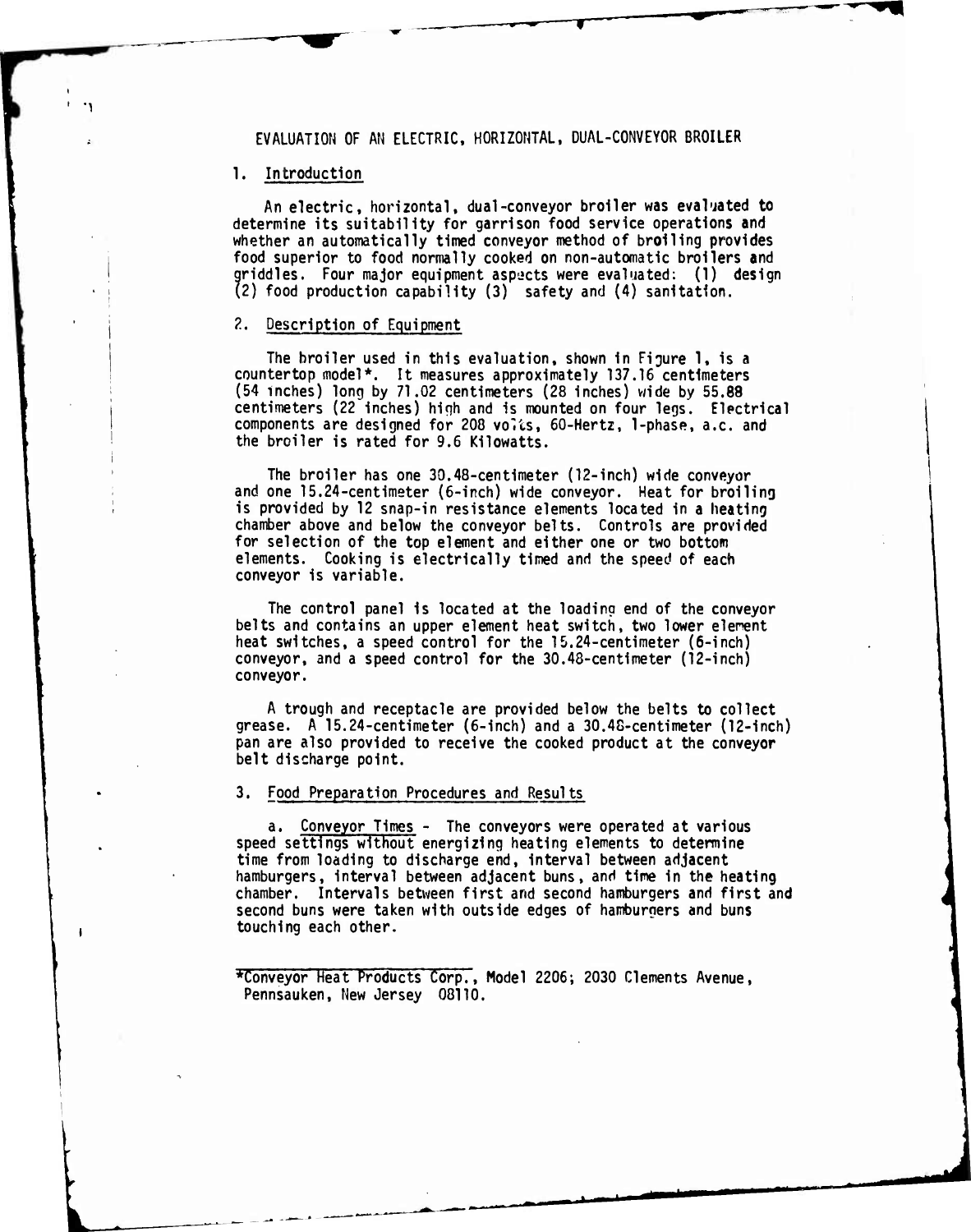

**PW—^B»**

**Figure 1. General View of Broiler.**

 $\overline{c}$ 

*m*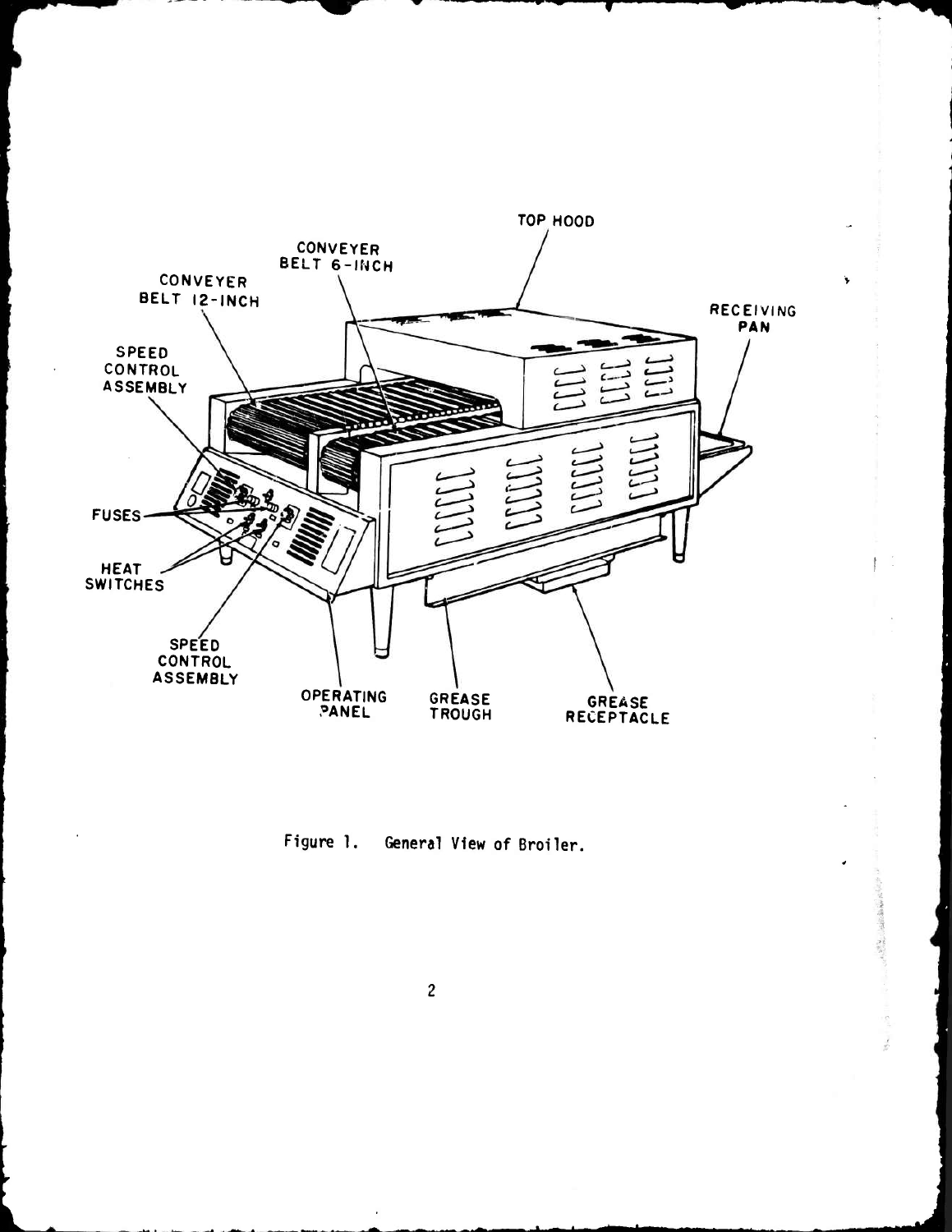| Belt Speed<br>Setting | Travel Time from*<br>Entrance to Exit |    | Interval between<br>First & Second<br>Hamburger |                | Time in<br>Heat Chamber |
|-----------------------|---------------------------------------|----|-------------------------------------------------|----------------|-------------------------|
|                       | In Min/Sec                            |    | In Sec                                          |                | In Min/Sec              |
| 100                   | $\mathbf{I}$                          | 20 | 9.0                                             |                | 48.0                    |
| 90                    | $\mathbf{1}$                          | 23 | 9.0                                             |                | 50.0                    |
| 80                    | $\mathbf{1}$                          | 39 | 11.0                                            |                | 59.5                    |
| 70                    | $\overline{2}$                        | 29 | 17.0                                            | 1              | 27.5                    |
| 60                    | $\overline{3}$                        | 48 | 25.0                                            | $\overline{z}$ | 16.0                    |
| 50                    | $\mathfrak{S}$                        | 37 | 35.9                                            | $\overline{3}$ | 15.0                    |
| 45                    | 6                                     | 43 | 45.8                                            |                |                         |
| 40                    | 8                                     | 26 | 56.8                                            | 4              | 38.0                    |
| 30                    | 13                                    | 16 | 91.0                                            | 11             | 32.5                    |
| 20                    | 22                                    | 20 | 155.4                                           | 13             | 47.5                    |
| 10                    | 35                                    | 12 | 246.0                                           | 27             | 7.2                     |

**Table I. Conveyor Times for 30.48-Centimeter (12-inch) Wide Belt**

**\*Length of time for a hamburger placed on front of conveyor to pass through the unit and fall off discharge end.**

 $\overline{3}$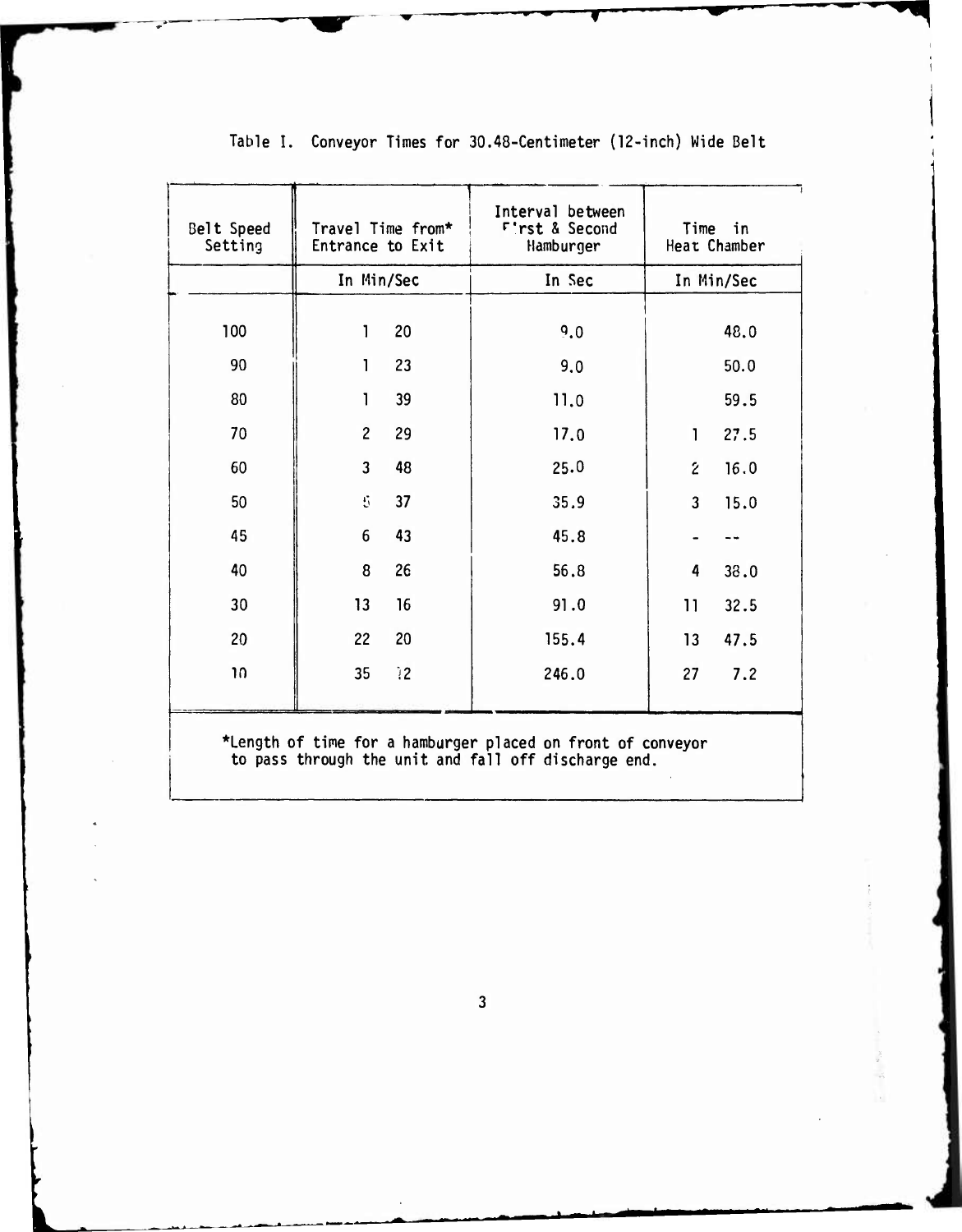| Belt Speed<br>Setting |                | Travel Time from*<br>Entrance to Exit | Interval between<br>First & Second<br>Hamburger |                | Time in<br>Heat Chamber |
|-----------------------|----------------|---------------------------------------|-------------------------------------------------|----------------|-------------------------|
|                       |                | In Min/Sec                            | In Sec                                          |                | In Min/Sec              |
| 100                   |                | 47.C                                  | 8.4                                             |                | 29.0                    |
| 90                    |                | 46.0                                  | 8.2                                             |                | 28.0                    |
| 80                    | 1              | 0.8                                   | 11.2                                            |                | 37.0                    |
| 70                    | 1              | 30.4                                  | 16.4                                            |                | 55.6                    |
| 60                    | $\overline{c}$ | 13.8                                  | 25.0                                            |                | 20.6                    |
| 50                    | 3              | 11.4                                  | 34.8                                            | $\overline{c}$ | 56.0                    |
| 40                    | 4              | 44.7                                  | 51.4                                            | $\overline{c}$ | 51.7                    |
| 30                    | 6              | 49.8                                  | 73.8                                            | 4              | 5.2                     |
| 20                    | 10             | 56.3                                  | 111.2                                           | 6              | 41.3                    |
| 10                    | 17             | 37.8                                  |                                                 | $\mathbf{11}$  | 34.2                    |

**Table II. Conveyor Times for 15.24-Centimeter (6-inch) Wide Belt**

\*Length of time for <sup>a</sup> two-sectic of conveyor to pass through the >n hamburger bun pl< unit and fall off aced on fron<mark>t</mark> discharge end.

..". **.. \_ .... .... \_. ,**

4

-L-^-i -\*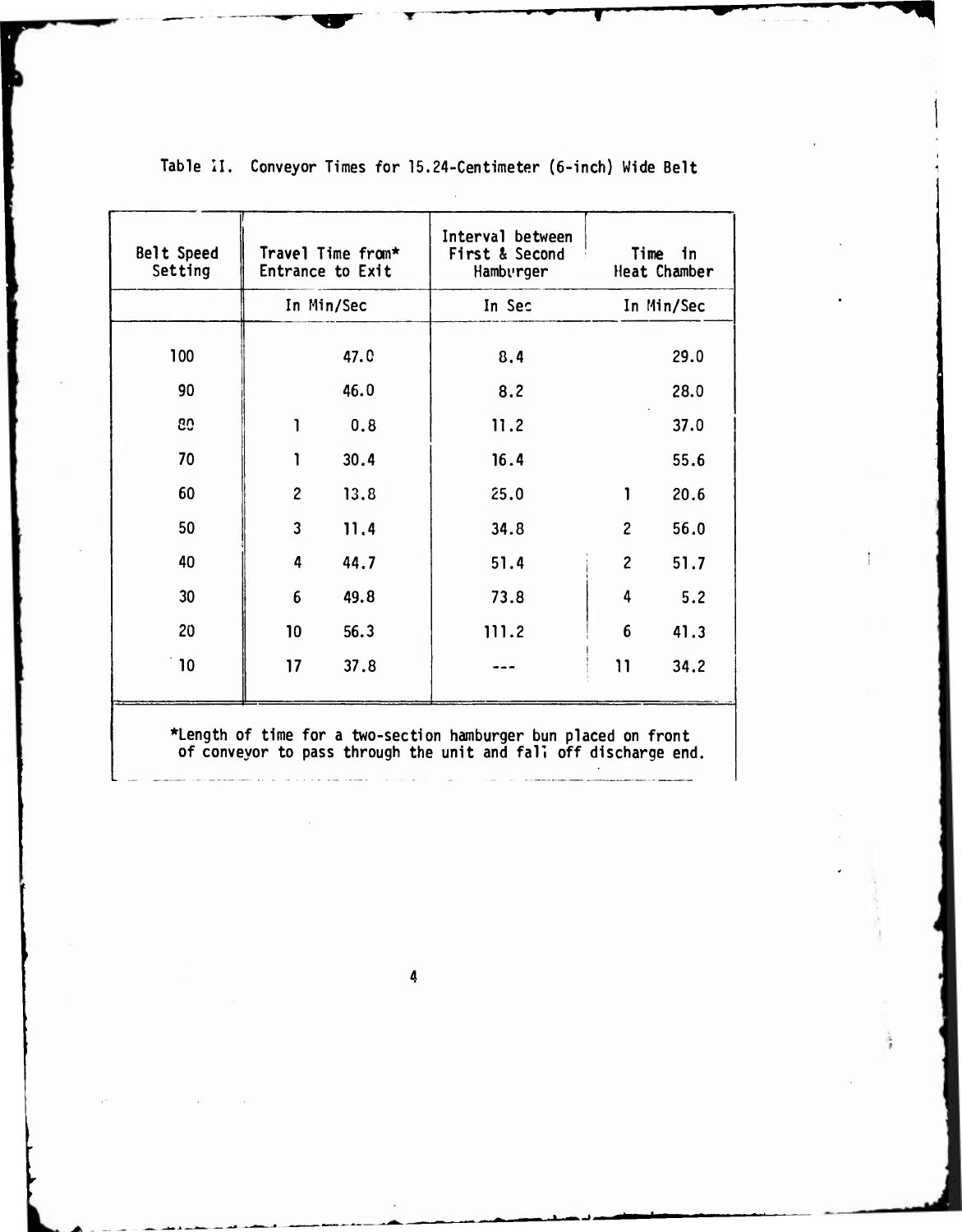b. Actual Cooking Times. Hamburgers, buns, cheeseburgers, frankfurters, toast, and toasted cneese sandwiches were cooked. Cooking times for hamburgers, buns, and frankfurters are as shown in Tables III, IV, and V, respectively.

(1) Hamburgers. Hamburgers measured approximately 10.G3 centimeters (4-3/16 inches) in diameter before cookinn and approximately 9.21 centimeters (3-5/8 inches) in diameter after cookinn. Fat content did not exceed 22 per cent by weight. Hamburgers wore cooked on the 30.43-centimeter (12-inch) wide conveyor and placed two across the conveyor width. Rest results were obtained with a belt speed setting of 45 with top and both bottom elements used. The quantity could be increased by approximately one-third by placing three staggered hamburgers across the conveyor width.

(2) Frankfurters. Frankfurters were placed on *every* third grid on the 30.43-centimeter (12-inch) wide conveyor and cooled using the top and two bottom elements. Actual cooking tires are shown in Table IV. Frankfurters were also cooked on the 15.24 centimeter (6-inch) wide conveyor with <sup>a</sup> speed settinn of 40 as recommended by the manufacturer, and results were good.

(3) Buns. Buns were cooked on the 15.24-centimeter (6-inch) wide conveyor using the top and two bottom elements.

5

**%**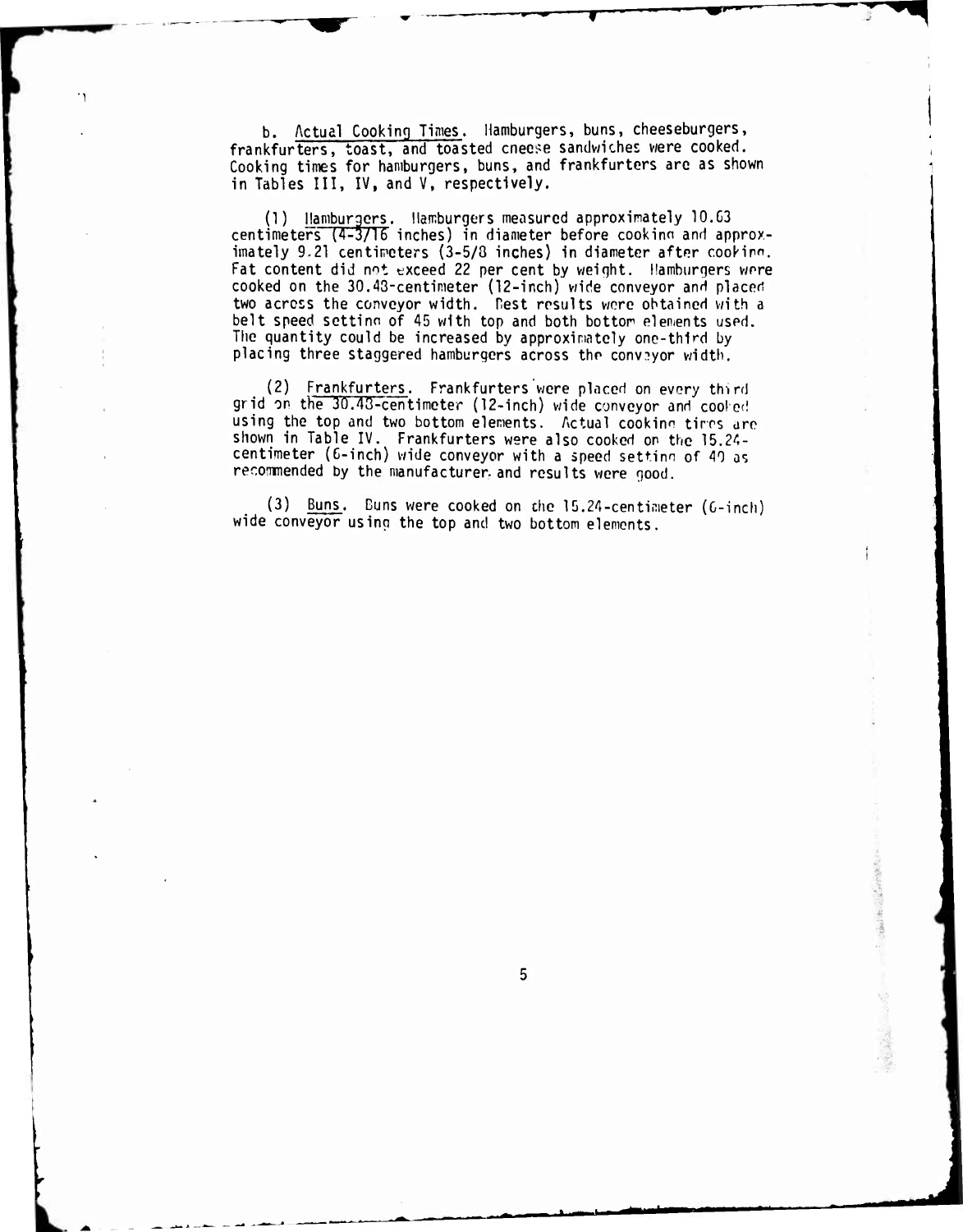| Condition                      |           | Medium Rare    | Done         |
|--------------------------------|-----------|----------------|--------------|
| Percent<br>Yield               |           | 82%            | 70%          |
| Total<br>Time                  | Min / Sec | 9, 40.2        | 15 44.0      |
| Final<br>Weight                | $\approx$ | 32             | 28           |
| Final<br>Temperature           | ac ac     | 80.0 176.0     | 84.6 180.2   |
|                                |           |                |              |
| Initia <sup>1</sup><br>Weight  | 0z        | 39             | ទ្           |
| Temperature<br>Initial         | ac Jo     | 42.8           | 42.6         |
|                                |           | <u>ი</u><br>ა  | ი<br>ი       |
| Hamburgers<br>Quantity<br>of h |           | $\overline{4}$ | $\mathbf{r}$ |
| Belt Speed<br>Setting          |           | ន្ល            | ទ្           |

Table IIIa. Actual Cooking Times, Hamburgers (Top and One Bottom Element).

Table IIIb. Actual Cooking Times, Hamburgers (Top and Two Bottom Elements).

| Raw            | Raw               | Raw                             | Raw            | Center<br>Raw      | Medium Center  | Well Done             | Done (Best)           | Done (E.st)            |  |
|----------------|-------------------|---------------------------------|----------------|--------------------|----------------|-----------------------|-----------------------|------------------------|--|
| 97.5%          | 97.5%             | 96.2%                           | 92.7%          | 88.8%              | 75.0%          | 68.7%                 | 70.3%                 | 73.4%                  |  |
| 17.1<br>$\sim$ | 12.2<br>$\sim$    | 41.0<br>$\overline{\mathbf{c}}$ | 6.7<br>4       | $\frac{0}{8}$<br>Ó | 35.1<br>ຕາ     | 37.3<br>$\frac{5}{1}$ | 46.0<br>$\frac{1}{2}$ | 56.5<br>$\overline{4}$ |  |
| 39             | 39                | Ļ٧<br>38                        | 38             | 35                 | 8              | $27\frac{1}{2}$       | $28\frac{1}{2}$       | 166                    |  |
| 112.0          | 107.3             | 114.2                           | 147.5          | 168.0              | 180.4          | 204.8                 | 191.8                 | 191.8                  |  |
| 44.5           | 41.8              | 45.6                            | 64.2           | 75.6               | 82.4           | 96.0                  | 88.7                  | <b>1.83</b>            |  |
| ę              | 9                 | 9                               | $\overline{4}$ | 40 %               | $\overline{a}$ | 9                     | 40 %                  | 226                    |  |
| 42.5           | 42.6              | 42.5                            | 42.6           | 42.6               | 42.5           | 42.5                  | 42.6                  | 42.6                   |  |
| 5.7            |                   |                                 |                |                    | 3.788077       |                       | 5.8                   | 7.2                    |  |
|                |                   |                                 |                |                    |                |                       |                       |                        |  |
|                | 8 8 8 8 8 9 9 9 9 |                                 |                |                    |                |                       |                       | 45                     |  |

 $\overline{\mathbf{6}}$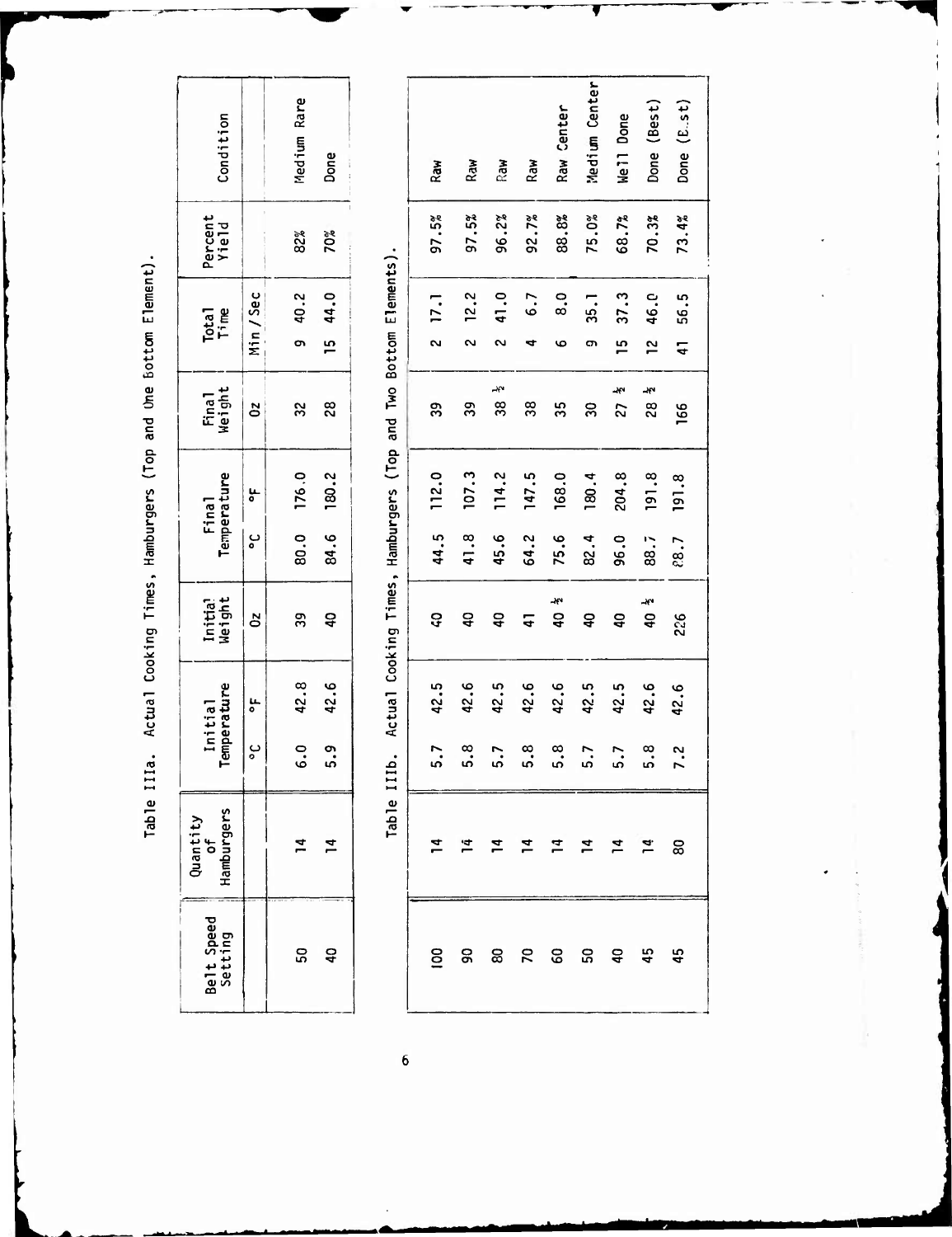Table IV. Actual Cooking Times, Frankfurters (Top and Bottom Elements).

 $\bar{\mathbf{i}}$ 

| Condition                        |            | Not browned | Not browned | Not browned | Not browned | Slightly browned | Too brown | for Frankfurters)<br>Good (Best time |
|----------------------------------|------------|-------------|-------------|-------------|-------------|------------------|-----------|--------------------------------------|
| Total<br>Time                    | Min/Sec    | 25.5        | 25.5        | 42.5        | 33.0        | 56.0             | 23.5      | 55.2                                 |
|                                  |            |             |             |             |             |                  | ဖ         | ෑ                                    |
| Temperature<br>Fina <sub>1</sub> | <b>ينا</b> | 75.2        | 79.0        | 82.7        | 96.7        | 156.0            | 177.4     | 176.0                                |
|                                  | ں<br>ہ     | 24.0        | 26.2        | 28.2        | 36.0        | 68.8             | 80.8      | 80.0                                 |
| Temperature<br>Initial           | ᇰ          | 52.0        | 57.9        | 52.0        | 54.8        | 53.7             | 52.0      | 58.3                                 |
|                                  | ں<br>ہ     | 11.2        | 14.4        | 11.2        | 12.7        | 12.0             | 11.2      | 14.7                                 |
| Frankfurters<br>Quantity         |            |             |             |             |             |                  |           | مە                                   |
| Belt Speed<br>Setting            |            | <u>ទ</u>    | g           | 80          | 20          | 60               | ន         | 55                                   |

**Restaurant**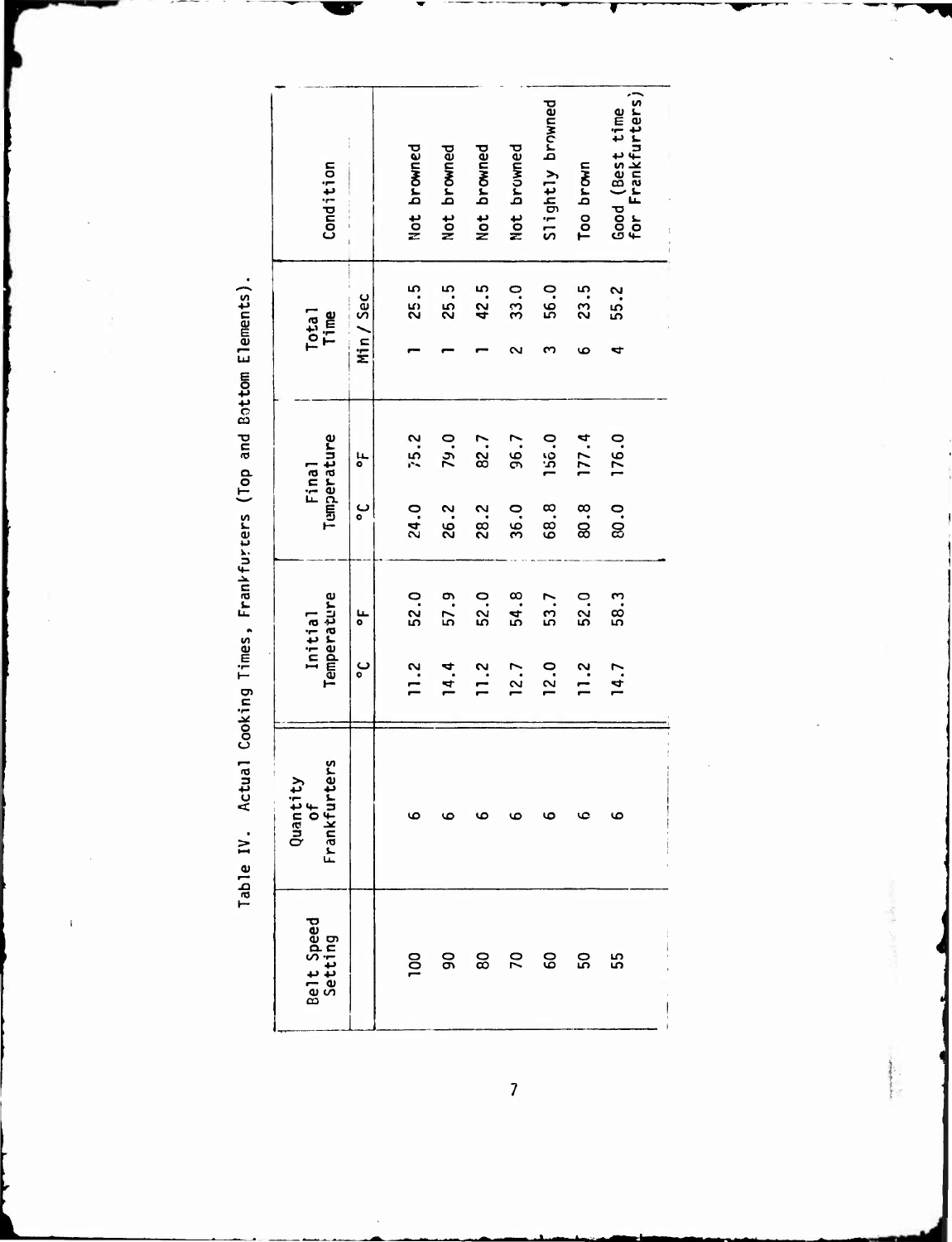Table V. Actual Cooking Times, Buns (Top and Two Bottom Elements).

| Belt Speed<br>Setting | Quantity<br>of<br>Buns |                  | Temperature<br>Initial |        | Temperature<br>Fina <sub>1</sub> |     | Total<br>Time | Condition                 |
|-----------------------|------------------------|------------------|------------------------|--------|----------------------------------|-----|---------------|---------------------------|
|                       |                        | ں<br>ہ           | <u>ی</u><br>ہ          | ں<br>ہ | <u>ی</u><br>ہ                    |     | Min / Sec     |                           |
| $\overline{5}$        |                        | <u>្ពា</u>       | 70.0                   | 38.8   | 101.9                            |     | 52.2          | Not browned               |
| $\overline{9}$        | C.I                    | $\frac{1}{2}$    | 70.0                   | 40.2   | 104.3                            |     | 53.1          | Not browned               |
| 80                    |                        | $\overline{1.1}$ | 70.0                   | 47.0   | 117.6                            |     | 10.0          | Not browned               |
| $\overline{2}$        | ∾                      | $\overline{1.1}$ | 70.0                   | 63.2   | 145.8                            |     | 39.4          | Started browning edges    |
| 60                    | ົ                      | $\overline{c}$   | 70.0                   | 76.8   | 170.3                            |     | 33.0          | Slightly browned          |
| 50                    | ∾                      | 21.1             | 70.0                   | 86.2   | 187.0                            | ر م | 49.5          | Too browned               |
| ပ္ပ                   | ∾                      | 21.1             | 70.0                   | 82.0   | 179.7                            | ო   | 12.0          | Good (Best time for buns) |
|                       |                        |                  |                        |        |                                  |     |               |                           |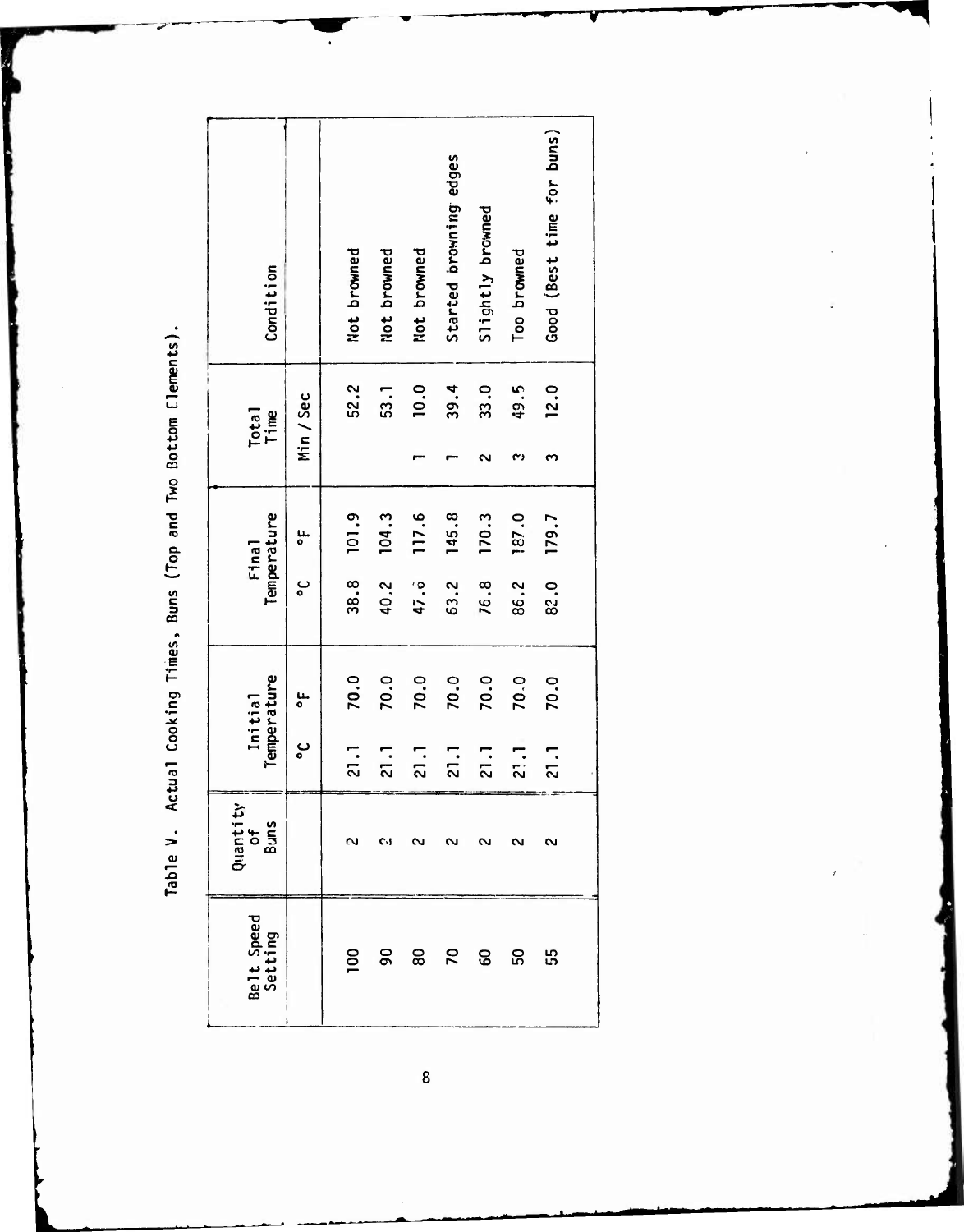$(4)$  Cheeseburgers. Raw hamburger patties were cooked on the 30.48-centimeter (12-inch) wide conveyor at <sup>a</sup> belt sneed settlnn *n\** 45. A slice of cheese was then placed on the cooked patty and it was run through the broiler on the 15,24-centimeter (G-inch) wide belt at a belt speed setting of 100. The cheeseburner was then Immediately put 1n <sup>a</sup> bun. The top and both bottom elements were used. The results were fair but the cheese was not completely melted.

(5) Cheese sandwiches. Cheese sandwiches were corked according to the manufacturer's recommendations but an adceptable product was not obtained. The top and both bottom elements were used. Sandwiches toasted satisfactorily on the top side only and when the sandwiches were run through the broiler a second time, the top side burned.

 $(b)$  Toast. Bread was toasted but only the top side was toasted satisfactorily as with cheese sandwiches. The top and both bottom elements were used.

#### 4. Observations Relating to Design, Sanitation, and Safety Aspects

#### a. Findings

(1) The broiler was completely assembled when  $reccive^*$ . There were no sharp edges, no exposed wiring, and inside wiring was af adequate guage. Two legs were bent when the unit was uncrabed.

 $(2)$  No indicating light was provided to show when electric pover is available at the broiler.

(3) Difficulty and amount of time involved in cleaning is the major problem with the broiler. It takes *a* minutes to disassemble removable parts and 8 minutes to reassemble; 15 minutes to wash and clean the machine; and 40 minutes to wash removable parts, excluding the conveyor belts. The belts were very difficult to clean. The grease and residue from hamburners were burned on the belt. The belts were left to soak in <sup>a</sup> cleaning solution overnight. This barely affected the surface. Belts were then boiled in a strong cleaning solution for about <sup>60</sup> minutes, with two periodic scrubblngs. Even after boiling, the belts had to be scoured with <sup>a</sup> scouring pad to remove remainder of burned food which took about <sup>10</sup> minutes. Total cleaning time, Including boiling of belts exceeded 2-1/2 hours. Additional time 1s also required to allow the machine to cool prior to disassembling,

(4) The amount of smoke and fumes generated during broiling is considered excessive. The manufacturer does market an attaching hood for remeving smoke and fumes, but the cost is considered relatively high.

(5) The top of the heating chamber becomes very hot during cooking,